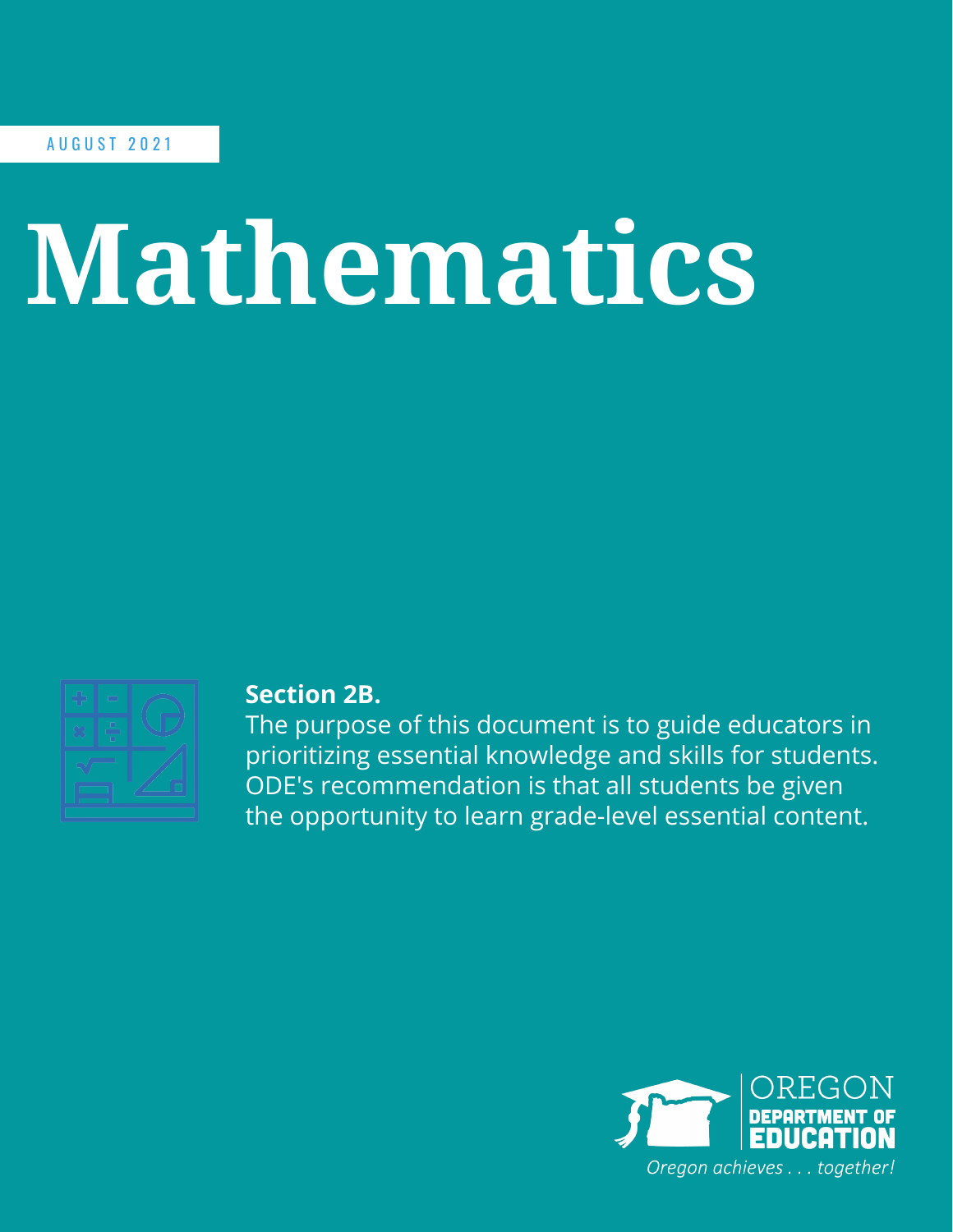## **2B. Mathematics**

As students move through K-12 education, they continue to grow in their understanding of mathematics but not necessarily at the same rate. Students may exit a grade or course with a combination of new learning and unfinished learning. I[n Student Learning: Unfinished, Not Lost,](https://www.oregon.gov/ode/students-and-family/healthsafety/Documents/Student%20Learning%20Unfinished%2C%20Not%20Lost.pdf) ODE recommends an asset-based frame that focuses on accelerating student learning. In line with the general ODE recommendations, *[Mathematics: Preparing for Unfinished](https://www.oregon.gov/ode/educator-resources/standards/Documents/CDL%20Digital%20Toolkit/ODE%202021-22%20Math%20Planning%20Summary%20v1.0.pdf)  [Learning](https://www.oregon.gov/ode/educator-resources/standards/Documents/CDL%20Digital%20Toolkit/ODE%202021-22%20Math%20Planning%20Summary%20v1.0.pdf)* helps educators address how to prioritize essential knowledge and skills in mathematics. Using this essential content, districts can—where possible and in partnership with instructional materials providers—plan the scope and sequence of learning and adjust units of instruction for each content area at each grade level. One critical theme of ODE's recommendations is that all students have the opportunity to learn grade-level essential content. Visit the [ODE](https://www.oregon.gov/ode/educator-resources/standards/mathematics/Pages/default.aspx)  [Mathematics Standards](https://www.oregon.gov/ode/educator-resources/standards/mathematics/Pages/default.aspx) web page for future updates.

- Students can progress and succeed in essential grade-level learning as only some grade-level content is dependent on student mastery of previous content. The resources in the Content section of the table below are tools that will help make appropriate decisions about grade-level content.
- Remediation of prior grade's essential knowledge should be embedded with the grade-level content, no more extensive than necessary, and taught in conjunction with aligned grade-level content rather than front-loaded.

| <b>Focus</b>                                     | <b>Considerations and Resources</b>                                                                                                                                                                                                                                                                                                                                                                                       |
|--------------------------------------------------|---------------------------------------------------------------------------------------------------------------------------------------------------------------------------------------------------------------------------------------------------------------------------------------------------------------------------------------------------------------------------------------------------------------------------|
| Care &<br><b>Connection</b>                      | Building a collaborative learning environment built on care and connection is one of the highest<br>priorities for educators in 2021-22.<br><b>ODE's Care and Connection Resources</b>                                                                                                                                                                                                                                    |
| Content<br>What is the<br>essential<br>learning? | Prioritize the most critical skills and knowledge<br>Educators should work in teams, whenever possible, to accomplish the following actions using a<br>combination of the district's adopted curriculum and other available tools before school opens in<br>the fall:<br>Identify priority grade- or course-level content.<br>Study and apply math learning progressions to maintain focus on learning essential content. |
| <b>Resources</b>                                 | Continuing the Journey: Mathematics Learning 2021 and Beyond (NCTM)<br>Priorities for Equitable Instruction in 2021 and Beyond (Student Achievement Partners)<br>$\bullet$<br>Oregon Department of Education Draft High School Standards [July 2021]<br><b>Student Achievement Partners Coherence Map</b>                                                                                                                 |
| <b>Instructional</b><br><b>Materials</b>         | Start with what you already have in place<br>Build from the curricular content and lesson planning already in use. Supplement district-adopted                                                                                                                                                                                                                                                                            |

Given the above, back-to-school instructional assessments should focus just on the pre-learning necessary for the essential content of unit one, not the entire previous grade level.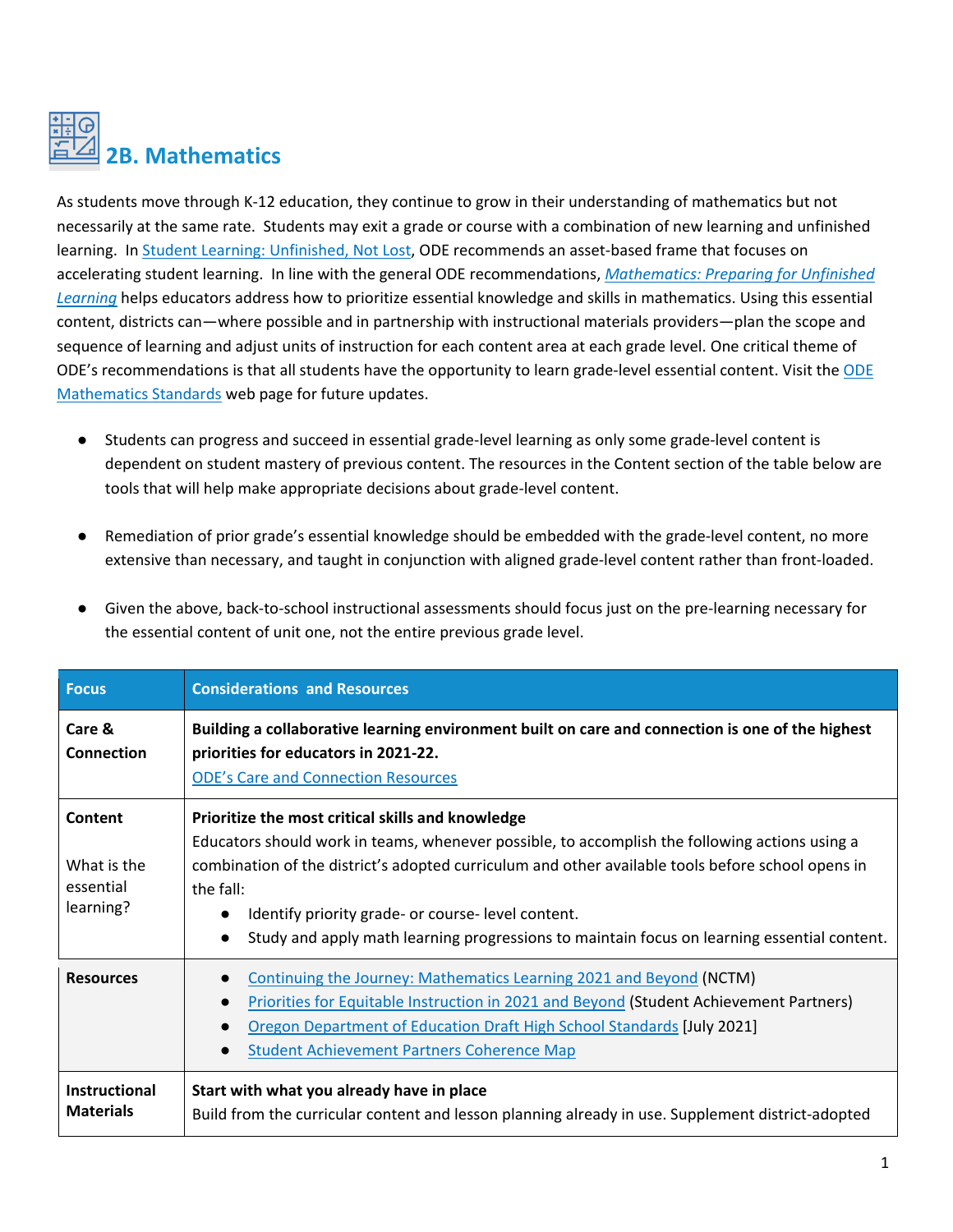| <b>Focus</b>                                                                                                                                    | <b>Considerations and Resources</b>                                                                                                                                                                                                                                                                                                                                                                                                                                                                                                                                                                                                                                                                                                                                                                                                                                                                                                                                                                                                                                                                                                                                                                                                                                                                                                                                                                           |
|-------------------------------------------------------------------------------------------------------------------------------------------------|---------------------------------------------------------------------------------------------------------------------------------------------------------------------------------------------------------------------------------------------------------------------------------------------------------------------------------------------------------------------------------------------------------------------------------------------------------------------------------------------------------------------------------------------------------------------------------------------------------------------------------------------------------------------------------------------------------------------------------------------------------------------------------------------------------------------------------------------------------------------------------------------------------------------------------------------------------------------------------------------------------------------------------------------------------------------------------------------------------------------------------------------------------------------------------------------------------------------------------------------------------------------------------------------------------------------------------------------------------------------------------------------------------------|
| What tools and<br>resources do I<br>use?                                                                                                        | curriculum or adapt the scope and sequence as needed for supporting students with unfinished<br>learning.<br>Adjust your scope and sequence or course maps to reflect identified essential content.<br>Keep long-term learning pathways in mind, especially for high school course progressions.<br>Prioritize grade-level tasks and projects that engage students in the practice of<br>mathematics.<br>Promote positive mathematics learning and achievement.                                                                                                                                                                                                                                                                                                                                                                                                                                                                                                                                                                                                                                                                                                                                                                                                                                                                                                                                               |
| <b>Resources</b>                                                                                                                                | <b>Mathematical Practice Standards</b><br>San Diego Enhanced Mathematics is a sample modified scope and sequence for prioritizing<br>math in grades 6 to 12 using Illustrative Mathematics as an example curriculum.<br><b>Original San Diego Unified School District Resource</b><br>$\circ$<br>Modified version aligned to Oregon's 2+1 high school math model (Lane ESD)<br>$\circ$<br>Mathematics Education Through the Lens of Social Justice: Acknowledgment, Actions, and<br>Accountability.<br>Incorporate Tribal History/Shared History lessons that include mathematics.<br>Resources focused on positive mathematical mindsets at Youcubed.<br>The Oregon Open Learning Hub has content area resources that are openly licensed and<br>free to use, remix, and share.<br>Digital Access of State Adopted Math Instructional Materials<br>Adoption Criteria for Math Instructional Materials<br>Leverage the expertise and resources of STEM community partners including your local Regional<br>STE(A)M Hub. Local informal institutions, businesses, and universities can offer resources to<br>support with the design, facilitation, and evaluation of professional learning and increase<br>opportunities for out-of-school STEM engagement. Your local Regional STE(A)M Hub already has<br>established partnerships with many of these community partners and can help you.<br>STEMOregon.org |
| Instructional<br><b>Practices and</b><br><b>Student</b><br>Engagement<br>How do I adapt<br>instruction to<br>engage<br>students in<br>learning? | Student discourse, rich tasks, and choice are key to building identity and agency in equity-based<br>teaching and learning in mathematics. Given the social nature of learning, designing tasks that<br>support student discourse is a critical aspect of planning. Synchronous and asynchronous digital<br>tools are available for students to interact with each other and mathematical content.<br>Plan for intentional and purposeful student engagement in the Standards for Mathematical<br>Practice. Quality tasks are more important than the quantity of tasks with which a student<br>engages.<br>Engage students in rich mathematical tasks that elicit more evidence of their thinking than<br>simply an answer. Students can continue to use and produce mathematical language in a<br>distance learning context using a variety of online tools and platforms.<br>Consider using data sets that address current issues for analysis and discussion so students<br>can see mathematics as relevant. Educators should be sensitive to students' lived<br>experiences when choosing to use these data sets.                                                                                                                                                                                                                                                                                        |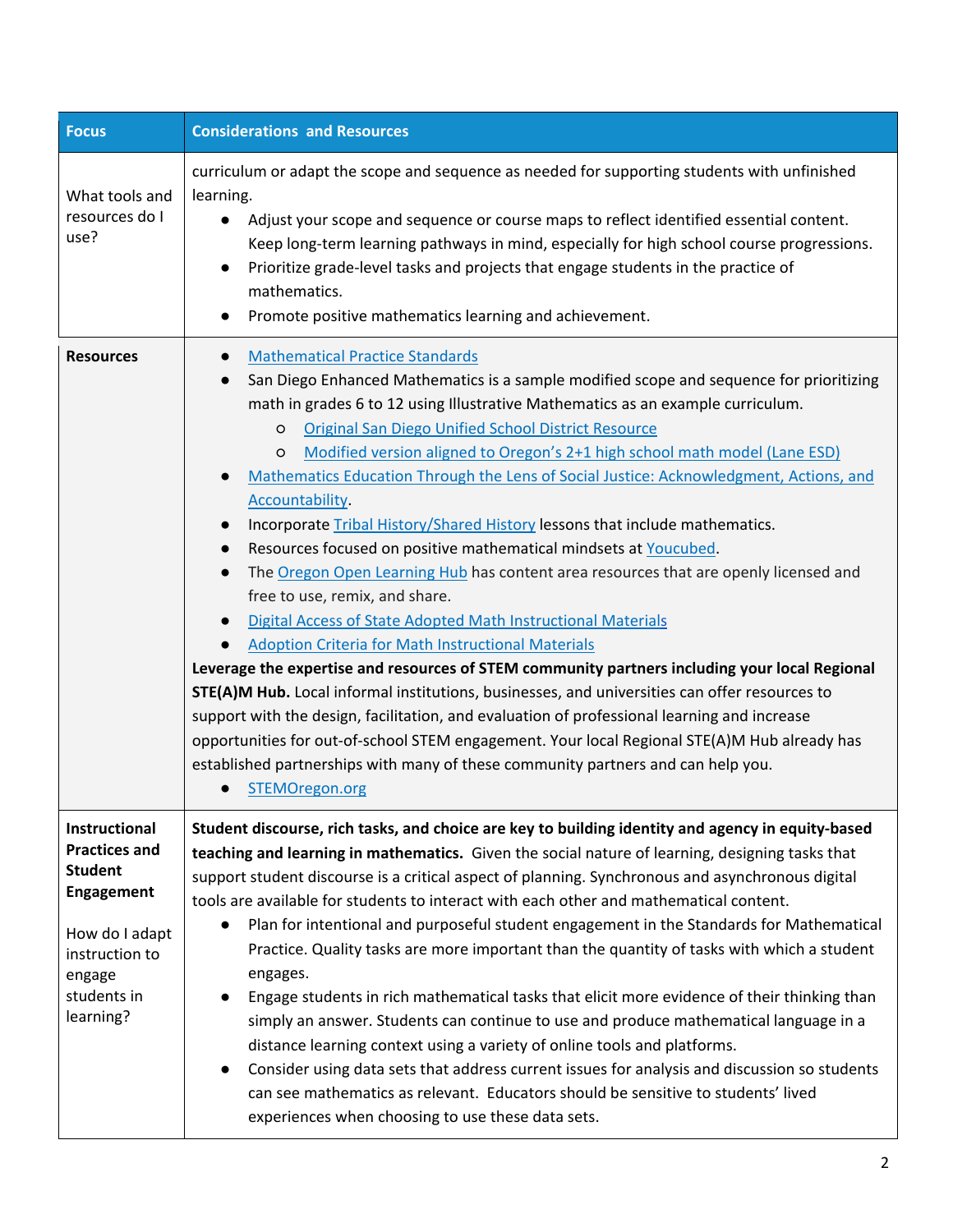| <b>Focus</b>                                            | <b>Considerations and Resources</b>                                                                                                                                                                                                                                                                                                                                                                                                                                                                                                                                                                                                                                                                                                                                                                                                                                                                                                                                                                                                                                                                                                                                                                                                                                                                                                                                                                                                                                                                                                                                                                |
|---------------------------------------------------------|----------------------------------------------------------------------------------------------------------------------------------------------------------------------------------------------------------------------------------------------------------------------------------------------------------------------------------------------------------------------------------------------------------------------------------------------------------------------------------------------------------------------------------------------------------------------------------------------------------------------------------------------------------------------------------------------------------------------------------------------------------------------------------------------------------------------------------------------------------------------------------------------------------------------------------------------------------------------------------------------------------------------------------------------------------------------------------------------------------------------------------------------------------------------------------------------------------------------------------------------------------------------------------------------------------------------------------------------------------------------------------------------------------------------------------------------------------------------------------------------------------------------------------------------------------------------------------------------------|
|                                                         | Ensure students are placed in heterogeneous math classes or groups where expectations<br>for learning are high.                                                                                                                                                                                                                                                                                                                                                                                                                                                                                                                                                                                                                                                                                                                                                                                                                                                                                                                                                                                                                                                                                                                                                                                                                                                                                                                                                                                                                                                                                    |
| <b>Resources</b>                                        | Continuing the Journey: Mathematics Learning 2021 and Beyond (NCTM)<br>$\bullet$<br>Priorities for Equitable Instruction in 2021 and Beyond (Student Achievement Partners)<br>Mathematics Instruction for English Language Learners<br><b>Teaching with Accessible Math</b><br><b>Creating Accessible Math with MathML</b><br><b>Signing Math &amp; Science</b><br>$\bullet$<br>Instruction Partners' Math Guidelines for Distance Learning Models<br>11 Teacher Recommended Math Apps and Online Tools<br><b>Strategic Use of Technology in Teaching and Learning Mathematics</b><br>Use Oregon Open Learning resources for engaging supplemental materials.<br><b>Regional STEM Hub Group</b><br>O<br><b>Oregon Mathematics Group</b><br>O<br>Council of the Great City Schools released Addressing Unfinished Learning After COVID-19<br>School Closures, an instructional framework for addressing unfinished learning and learning<br>losses, as well as a review of essential skills and content in ELA and mathematics to support<br>access to grade-level content in key grade transitions for all students.<br>English Learners Success Forum shares Analyzing Content and Language Demands for Math<br>to support analysis of the language and content area demands of an upcoming lesson<br>before teaching.<br>Council of the Great City Schools shared A Framework for Re-envisioning Mathematics<br>Instruction for English Language Learners to explicitly address the role that language and<br>communication play in service of understanding and applying mathematical concepts. |
| <b>Assessment</b><br>How will I<br>measure<br>learning? | Assessment of mathematics should be used to provide insights into students' learning that help<br>teachers support every student to move to grade-level content as quickly as possible. Plan an<br>approach to identify students' understanding of prerequisite content. Evidence of student thinking<br>in mathematics includes qualitative data. Comprehensive assessments should be used with extreme<br>caution to maximize already reduced instructional time. Instructional emphasis should be on<br>students' current grade level, scaffolding knowledge and skills from previous grade levels as<br>needed. Educators should use multiple approaches to identify students' prerequisite knowledge for<br>essential priority content.<br>ODE is providing all districts with access to a robust and aligned Interim Assessment System and<br>Tools for Teachers that equip educators with assessment and curricular options at multiple levels in<br>order to efficiently support teacher and student agency. These resources can be used for<br>assessment of grade-level learning at the end of instructional units.                                                                                                                                                                                                                                                                                                                                                                                                                                                                      |